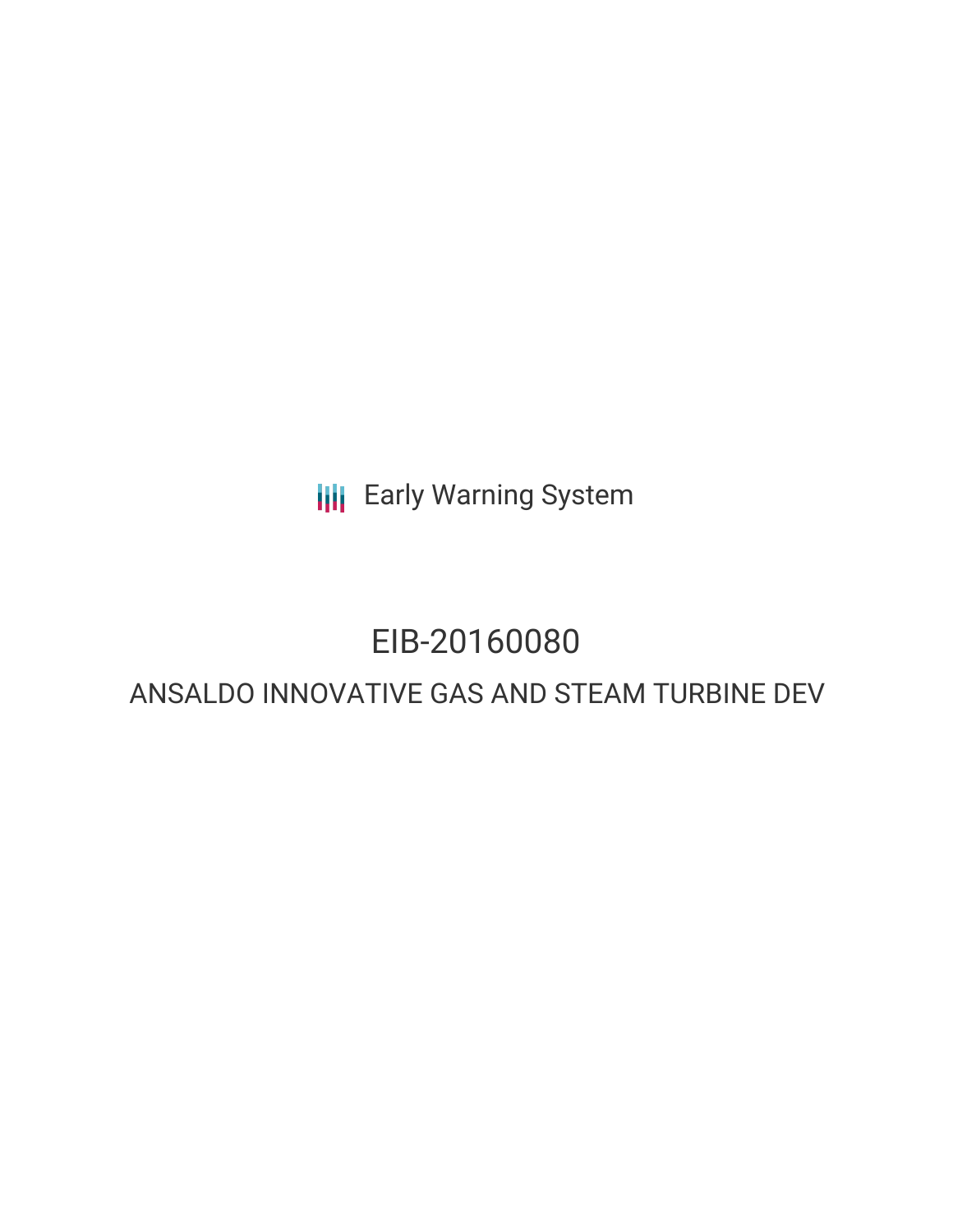

#### **Quick Facts**

| <b>Countries</b>               | Italy                          |
|--------------------------------|--------------------------------|
| <b>Financial Institutions</b>  | European Investment Bank (EIB) |
| <b>Status</b>                  | Approved                       |
| <b>Bank Risk Rating</b>        | U                              |
| <b>Voting Date</b>             | 2016-12-20                     |
| <b>Borrower</b>                | ANSALDO ENERGIA SPA            |
| <b>Sectors</b>                 | Energy, Industry and Trade     |
| <b>Investment Amount (USD)</b> | \$87.00 million                |
| <b>Project Cost (USD)</b>      | \$196,00 million               |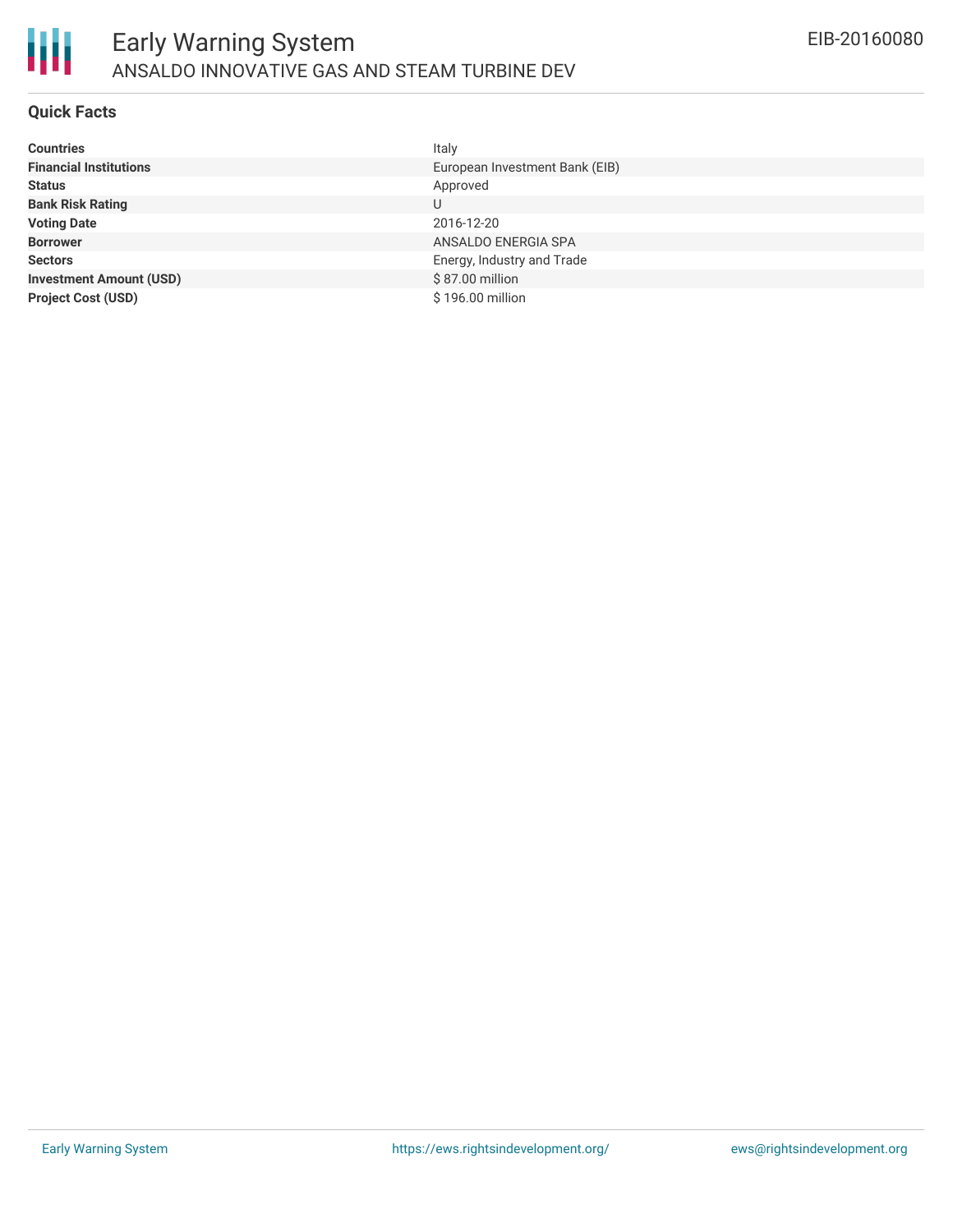

### **Project Description**

The project will fund promoter's planned investments and expenditures for 2016-2019 in research, development and innovation and manufacturing for technologies of large and very large gas turbines. The project will be carried out in the promoter's research and development and manufacturing centers in Genoa, Italy.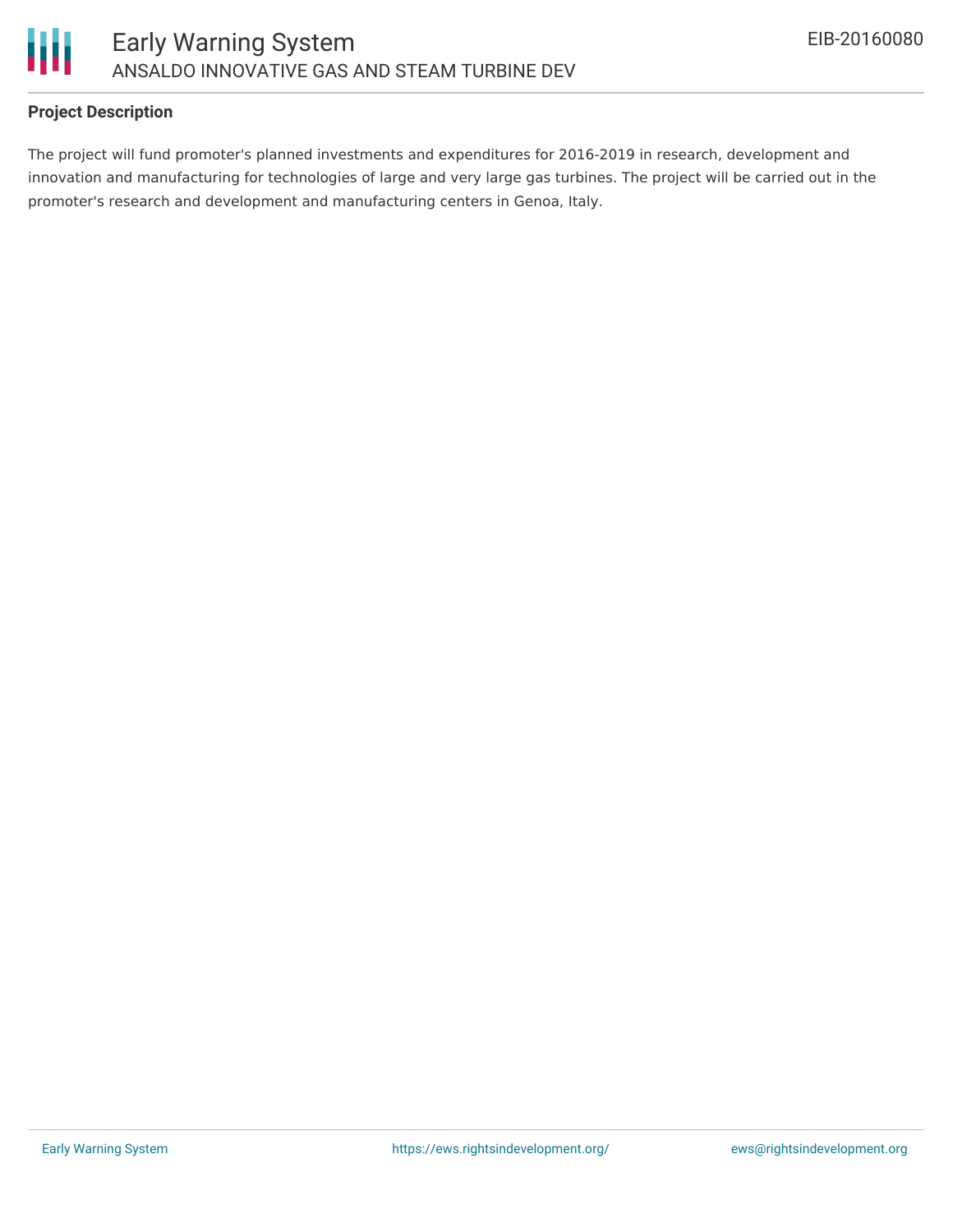

#### **Investment Description**

European Investment Bank (EIB)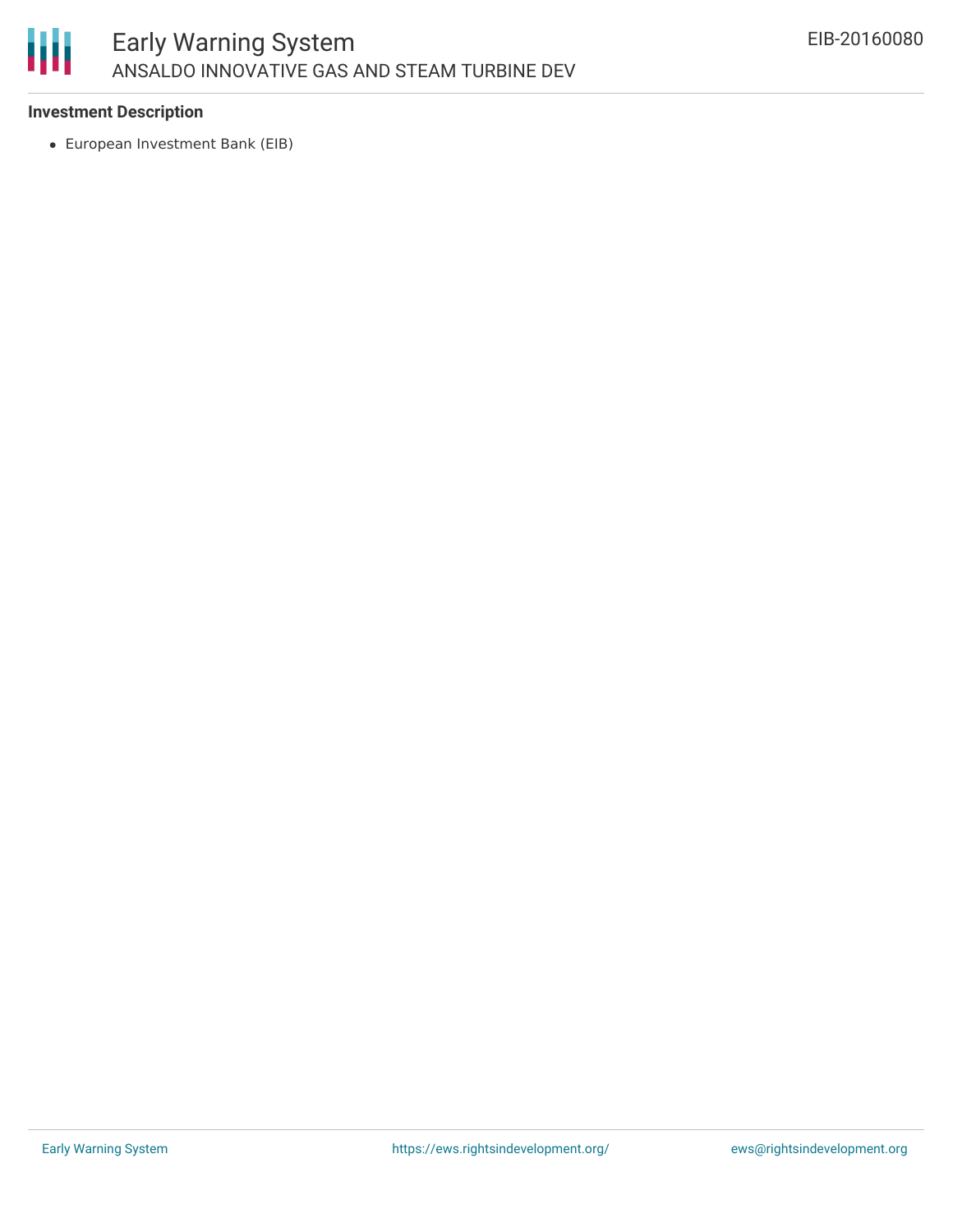

#### **Contact Information**

#### ACCOUNTABILITY MECHANISM OF EIB

The EIB Complaints Mechanism is designed to facilitate and handle complaints against the EIB by individuals, organizations or corporations affected by EIB activities. When exercising the right to lodge a complaint against the EIB, any member of the public has access to a two-tier procedure, one internal - the Complaints Mechanism Office - and one external - the European Ombudsman. A complaint can be lodged via a written communication addressed to the Secretary General of the EIB, via email to the dedicated email address complaints@eib.org, by completing the online complaint form available at the following address: http://www.eib.org/complaints/form, via fax or delivered directly to the EIB Complaints Mechanism Division, any EIB local representation office or any EIB staff. For further details, check: http://www.eib.org/attachments/strategies/complaints\_mechanism\_policy\_en.pdf

When dissatisfied with a complaint to the EIB Complaints Mechanism, citizens can then turn towards the European Ombudsman. A memorandum of Understanding has been signed between the EIB and the European Ombudsman establishes that citizens (even outside of the EU if the Ombudsman finds their complaint justified) can turn towards the Ombudsman on issues related to 'maladministration' by the EIB. Note that before going to the Ombudsman, an attempt must be made to resolve the case by contacting the EIB. In addition, the complaint must be made within two years of the date when the facts on which your complaint is based became known to you. You can write to the Ombudsman in any of the languages of the European Union. Additional details, including filing requirements and complaint forms, are available at: http://www.ombudsman.europa.eu/atyourservice/interactiveguide.faces